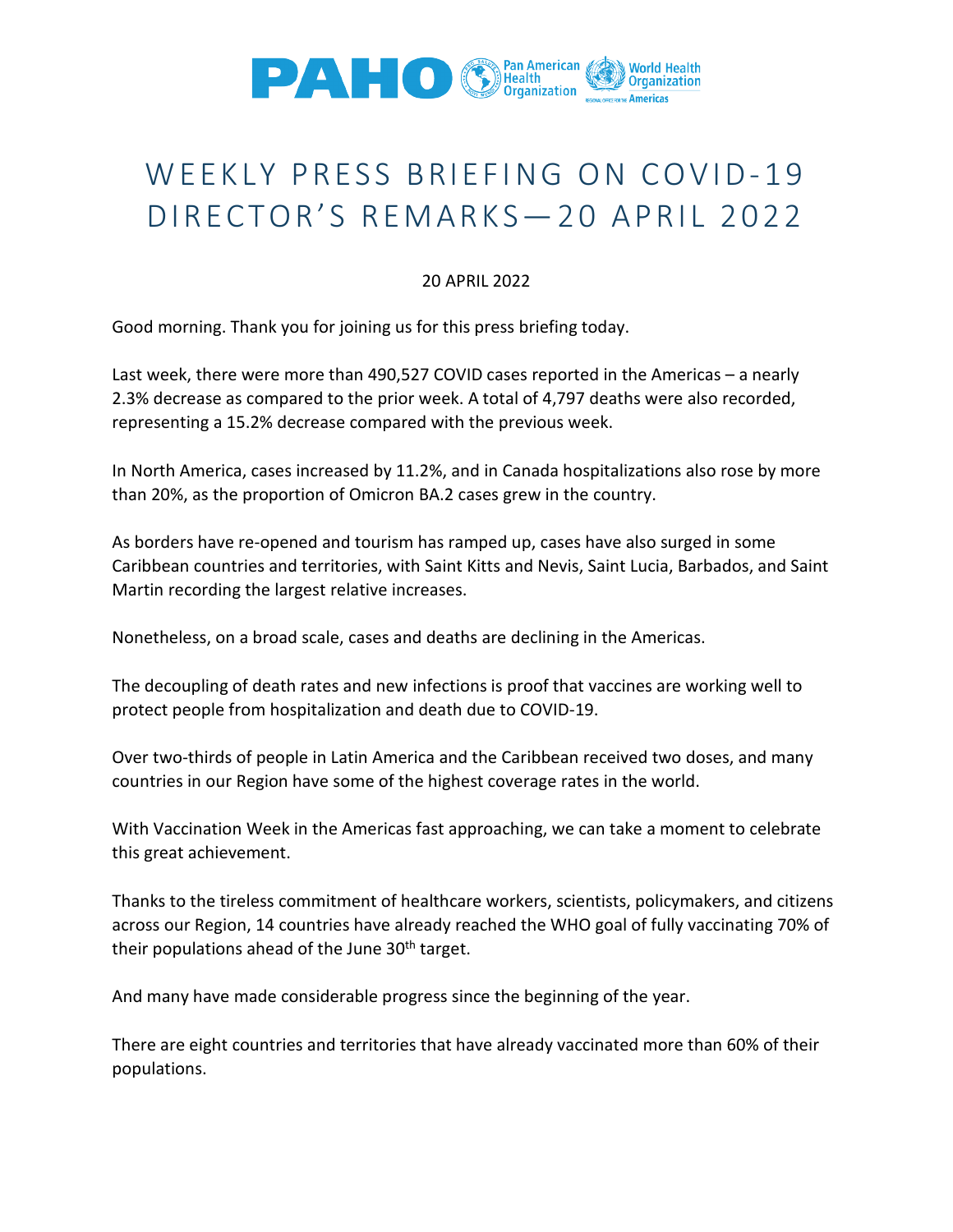In the first 3 months of 2022 alone, Nicaragua has increased coverage by 18%. Peru and Colombia have both expanded vaccination by 12%. And Bolivia and Venezuela have increased their vaccination coverage by nearly 10%.

But in some areas, vaccination has slowed or plateaued.

In the Caribbean, fewer than 30% of the population completed their primary series in Haiti, Jamaica, Saint Vincent and the Grenadines, and St. Lucia.

And across Latin America, Guatemala, Guyana, and Paraguay have yet to reach half of their populations.

We now have enough supplies of vaccines to meet demand everywhere in our Region.

As of this month, PAHO's Revolving Fund has delivered more than 141 million doses of COVID vaccines in partnership with COVAX and with the support of donors.

But we have learned that supply is just the first step and that is why PAHO is working closely with countries to also provide technical assistance, planning and communications support to fill the remaining gaps.

COVID-19 vaccines work and they are very safe. They are protecting most people in our Region from the worst consequences of COVID-19 infection.

We need to extend this benefit to everyone in the Americas.

There is no better time to do so than during Vaccination Week from April 23rd – April 30th, when health services across the Region will be mobilized to get vaccines out.

PAHO's recommendation is that we first ask caretakers and heads of families to use this moment to get their loved ones vaccinated and ensure that they are protected against not only COVID-19, but also other diseases.

If you or a family member have not been vaccinated against COVID-19, please talk to your healthcare provider about any questions or doubts that you may have.

They are here to help you work through your concerns and show you the importance of getting vaccinated.

If you are pregnant, now is the time to get your COVID-19 vaccine alongside your flu shot and tetanus, diphtheria and pertussis, or whooping cough, vaccine, to protect you and your child against these life-threatening diseases.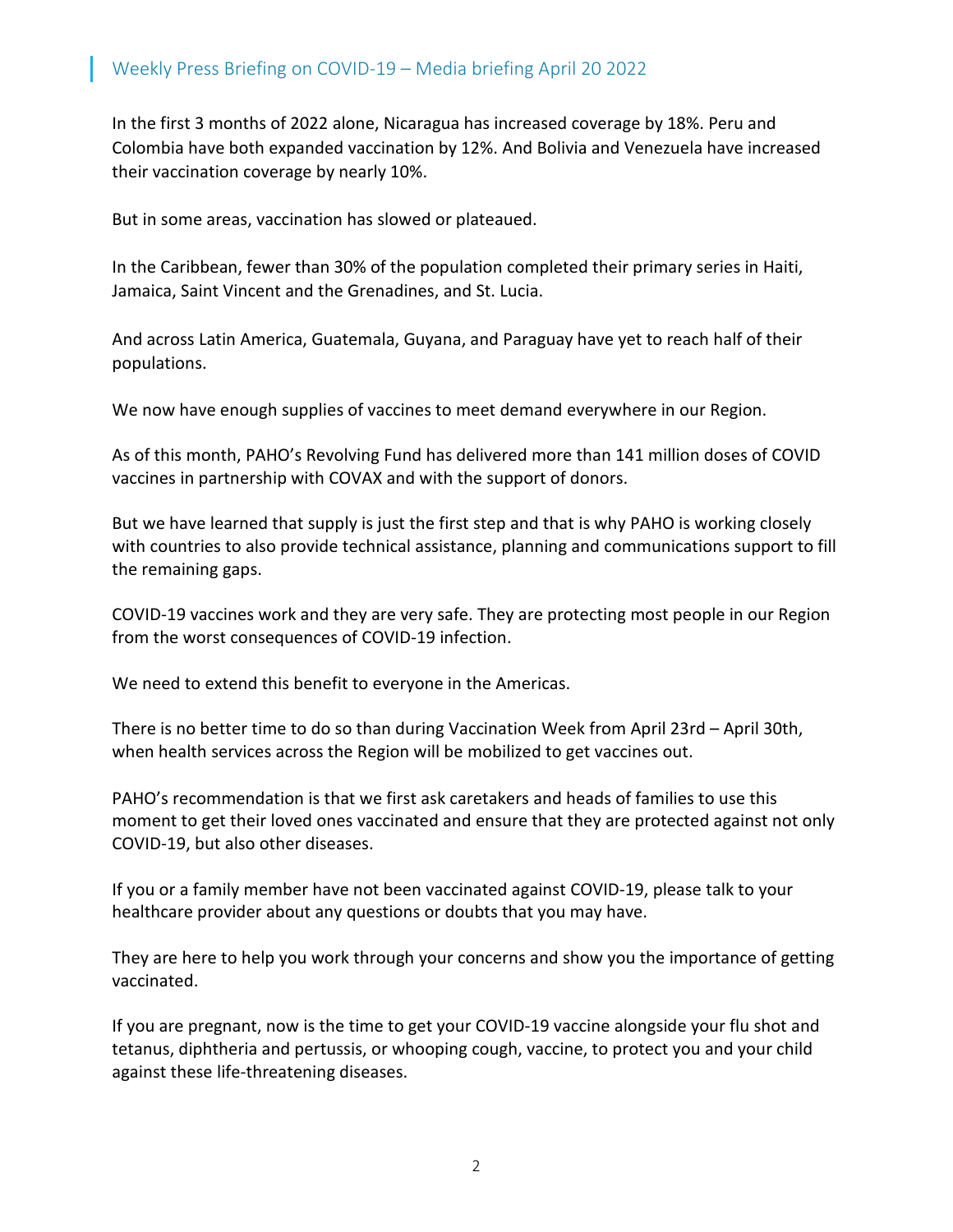Parents should take this moment to get their children caught up on routine vaccines and shield them against diseases like measles, polio, and diphtheria.

Vaccination is a family affair, and it is up to all of us to make sure our loved ones are protected.

Second, we encourage countries to integrate their COVID-19 vaccination efforts with their routine immunization systems.

When we first rolled out COVID-19 vaccines, countries set up emergency systems to get these life-saving shots into arms as quickly as possible.

And now, we can leverage this infrastructure and merge it with our routine immunization systems to make it more convenient and accessible for families to catch up on all their shots at once. This month, for example. PAHO's Revolving Fund has delivered some 15 million doses of Influenza vaccine to 9 countries of the region that continue to strengthen their vaccination efforts.

Some countries, such as Mexico, Ecuador, and Bolivia, are already working to fully integrate their COVID-19 vaccination with routine immunizations.

We are learning valuable lessons from all of these efforts.

Countries must invest in increasing health staff so that there are enough qualified people to manage these dual responsibilities.

And we can continue engaging new and traditional partners, like community groups, religious organizations, universities, and the private sector to listen to the concerns of the communities and to develop effective vaccination strategies together.

Lastly, we urge countries to take advantage of Vaccination Week in the Americas and intensify their efforts to reach at least 70% of their population with COVID-19 vaccines.

Several more countries could reach this target even before June, if we increase the momentum.

And while we are expanding vaccination, we must make sure to reach the most vulnerable people, as they are the ones that can suffer the worst consequences from COVID-19.

Elderly people, those with pre-existing conditions or comorbidities, healthcare workers and pregnant women remain most at risk of ending up in our hospitals or dying due to COVID.

This is especially true for pregnant mothers. In some countries, COVID has become the number one cause of maternal deaths.